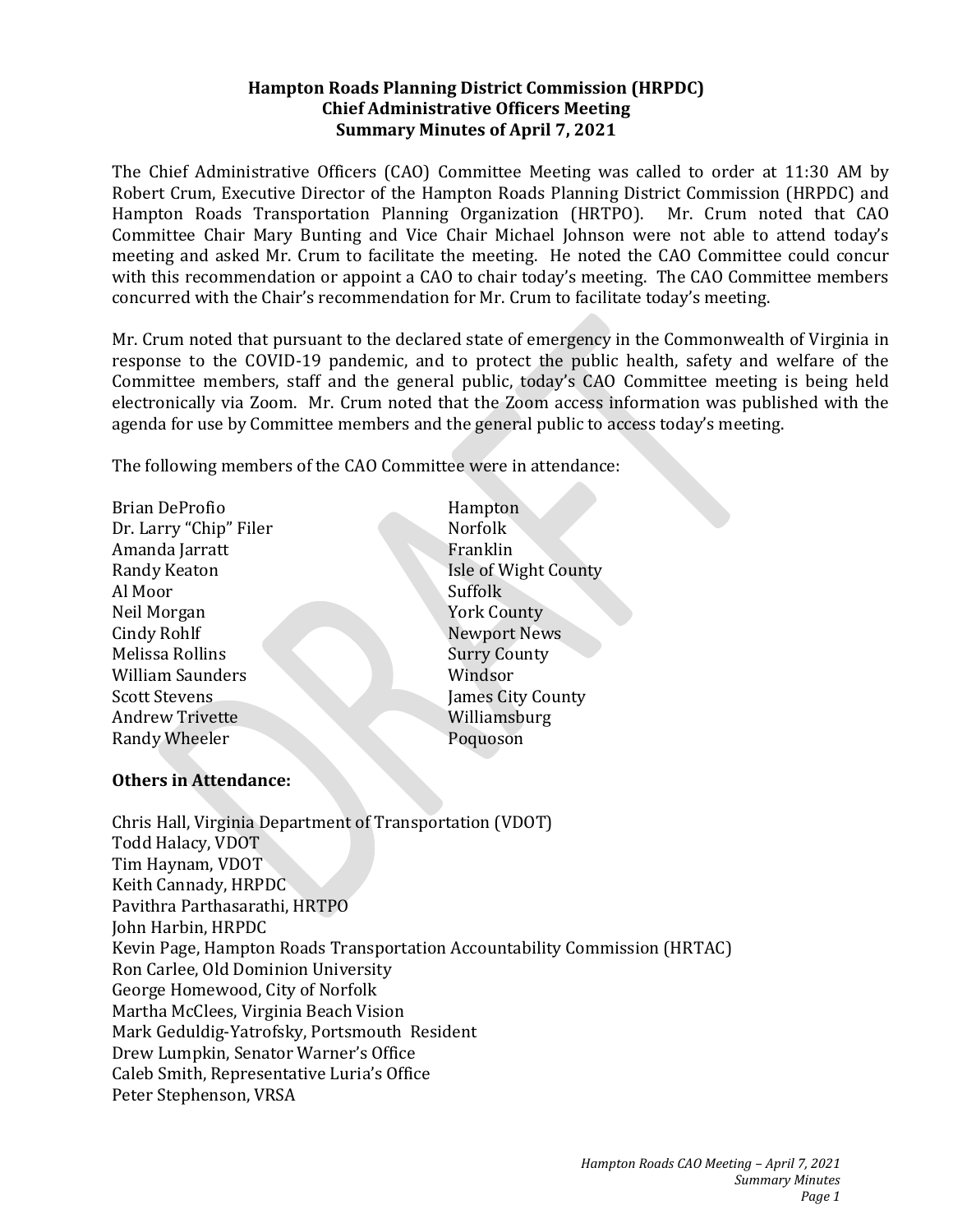## **Approval of Agenda and Meeting Minutes**

Mr. Crum asked if there were any additions or revisions to today's agenda or the Summary Minutes from the March 3, 2021 meeting. Mr. Crum noted that since there were no changes, the roll call vote for approval of the Agenda and Meeting Minutes could occur together and also serve as a roll call for CAO Committee members present for today's meeting.

Ms. Jarratt from Franklin made a motion to approve both the Agenda and Summary Minutes for today's meeting. A second was provided by Mr. Wheeler from Poquoson. Mr. Crum proceeded to call the roll call vote:

| <b>Brian DeProfio</b>   | Hampton              | Yes |
|-------------------------|----------------------|-----|
|                         |                      |     |
| Dr. Larry "Chip" Filer  | <b>Norfolk</b>       | Yes |
| Amanda Jarratt          | Franklin             | Yes |
| Randy Keaton            | Isle of Wight County | Yes |
| Al Moor                 | Suffolk              | Yes |
| Neil Morgan             | <b>York County</b>   | Yes |
| Cindy Rohlf             | <b>Newport News</b>  | Yes |
| Melissa Rollins         | <b>Surry County</b>  | Yes |
| <b>William Saunders</b> | Windsor              | Yes |
| <b>Scott Stevens</b>    | James City County    | Yes |
| <b>Andrew Trivette</b>  | Williamsburg         | Yes |
| Randy Wheeler           | Poquoson             | Yes |
|                         |                      |     |

The motion passed unanimously

#### **Public Comment Period**

Mr. Crum asked if there were any members of the public who wished to address the CAO Committee. There were no public comments.

#### **Hampton Roads Regional Express Lanes Network Update**

Mr. Crum introduced this item by noting the Hampton Roads Transportation Planning Organization (HRTPO) Board adopted a resolution endorsing the Hampton Roads Regional Express Lanes Network as a consistent High Occupancy Toll (HOT-2) network beginning on I-64 at Jefferson Avenue in Newport News, proceeding along I-64 through Bowers Hill in Chesapeake, and continuing along I-664 to I-64 in the vicinity of the Hampton Coliseum. He introduced Mr. Chris Hall, VDOT Hampton Roads District Engineer, to provide an overview and update to the CAO Committee.

Mr. Hall noted that the Virginia Department of Transportation (VDOT) will administer the projects that comprise the Express Lanes Network and are currently in the design phase for Segments 1, 4A/4B and 4C. Construction for these projects is scheduled to be completed by the end of 2025. Mr. Hall presented a PowerPoint that highlighted the configuration of the Express Lanes through various sections of the network, discussing issues, design considerations and operational elements of the Express Lanes Network through each of these sections. He also shared simulation videos illustrating how the Express Lanes Network would function.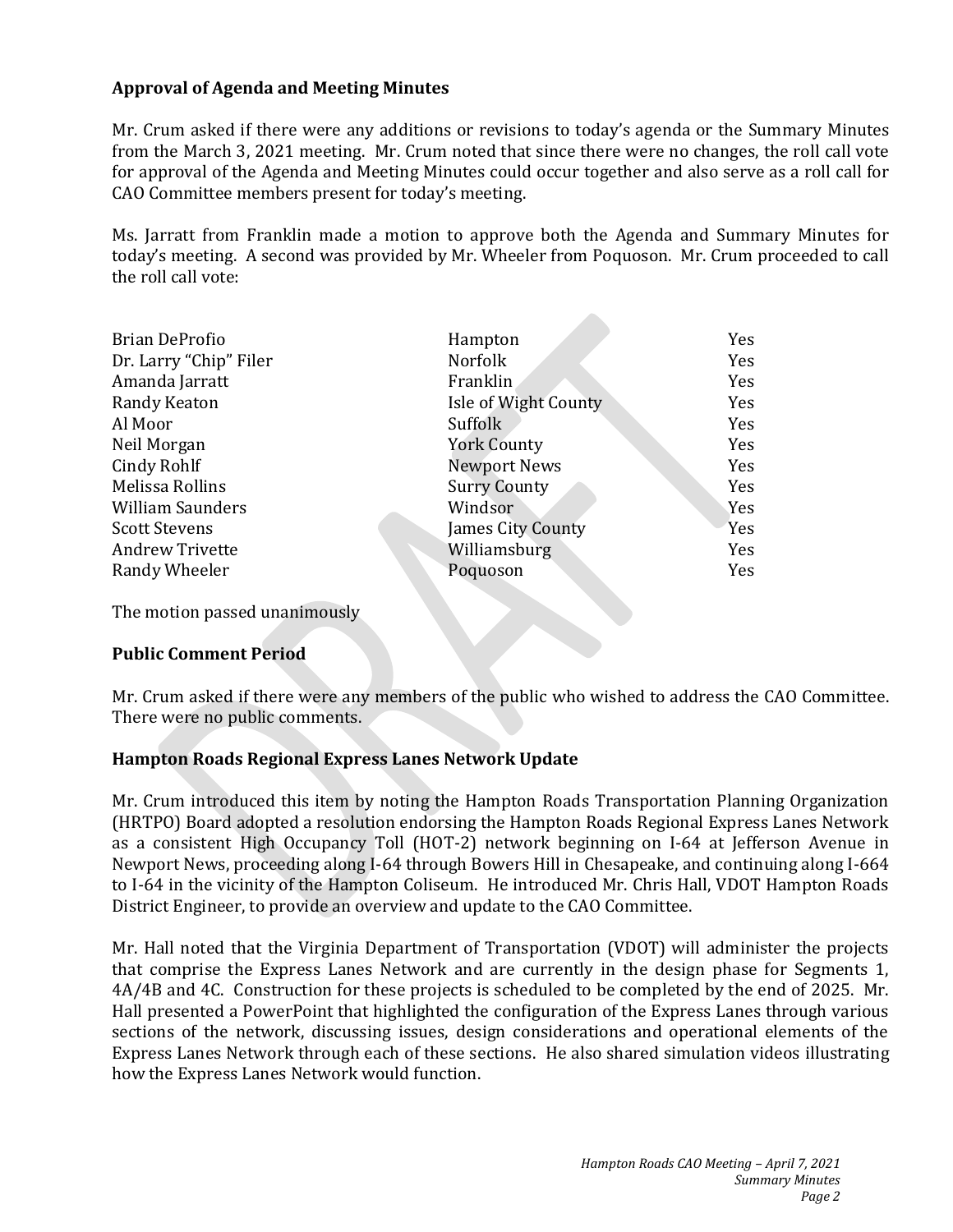Mr. Hall noted VDOT staff is available to attend local government meetings to provide a similar presentation to elected officials and respond to questions. The CAO Committee thanked Mr. Hall for his overview and presentation.

## **Regional Planning Directors Committee**

Mr. Crum introduced George Homewood, Norfolk Planning Director and Chair of the HRPDC Regional Planning Directors Committee. Mr. Homewood thanked the CAO Committee for the opportunity to brief the Committee on the Planning Directors Committee, which is coordinated by the HRPDC and staffed by John Harbin and Greg Grootendorst of the HRPDC. Mr. Homewood noted that all planning departments are different in terms of their responsibilities, priorities and organization. However, they find it very helpful to convene to share information and best practices.

Mr. Homewood discussed the proposed amendments to the State Building Codes as well as the proposed Chesapeake Bay Program amendments. He also reviewed potential opportunities for collaboration among the region's planning departments.

Mr. Wheeler thanked Mr. Homewood for his briefing.

## **Federal Infrastructure Package**

Mr. Crum noted he has been working with other regional organizations to monitor efforts at the federal level to develop an Infrastructure Funding Package. He noted that regional plans, legislative agendas and studies approved by both the HRPDC and HRTPO have been used to identify potential infrastructure projects in the Hampton Roads region. For instance, the HRTPO Board recently approved the new list of regional priority projects that are identified in its Long-Range Transportation Plan Update. The I-64 widening between the Hampton Roads region and Richmond has been identified as a regional legislative priority by the HRPDC and HRTPO over the past five years. He noted there is significant regional support for the extension of the Virginia Capital Trail through Hampton Roads. Additionally, the HRPDC has endorsed a regional fiber network that would interconnect the region's localities with the ultrafast subsea cables that have come ashore in Virginia Beach. He noted all of the projects that have regional support have been used to demonstrate the infrastructure funding needs of Hampton Roads.

Mr. Crum noted the fact that our region has collaborated on these efforts and has identified infrastructure needs as a region places us ahead of other metropolitan regions that have not demonstrated this level of collaboration. He further noted that he has joined representatives of the Hampton Roads Alliance and Reinvent Hampton Roads in meetings with our federal representatives to present this list of regional infrastructure needs and request their assistance to advocate on behalf of Hampton Roads for funding to advance these critical projects. He indicated that Hampton Roads has invested over \$5 Billion of its local/regional money to advance one of the largest interstate highway construction programs in the country with no federal financial assistance. He is hopeful that the proposed federal infrastructure package will help the region meet its critical infrastructure needs.

#### **Other Business**

Mr. Crum reminded CAO Committee members that if they have any topics they would like to discuss at future CAO meetings, to please let Ms. Bunting or him know.